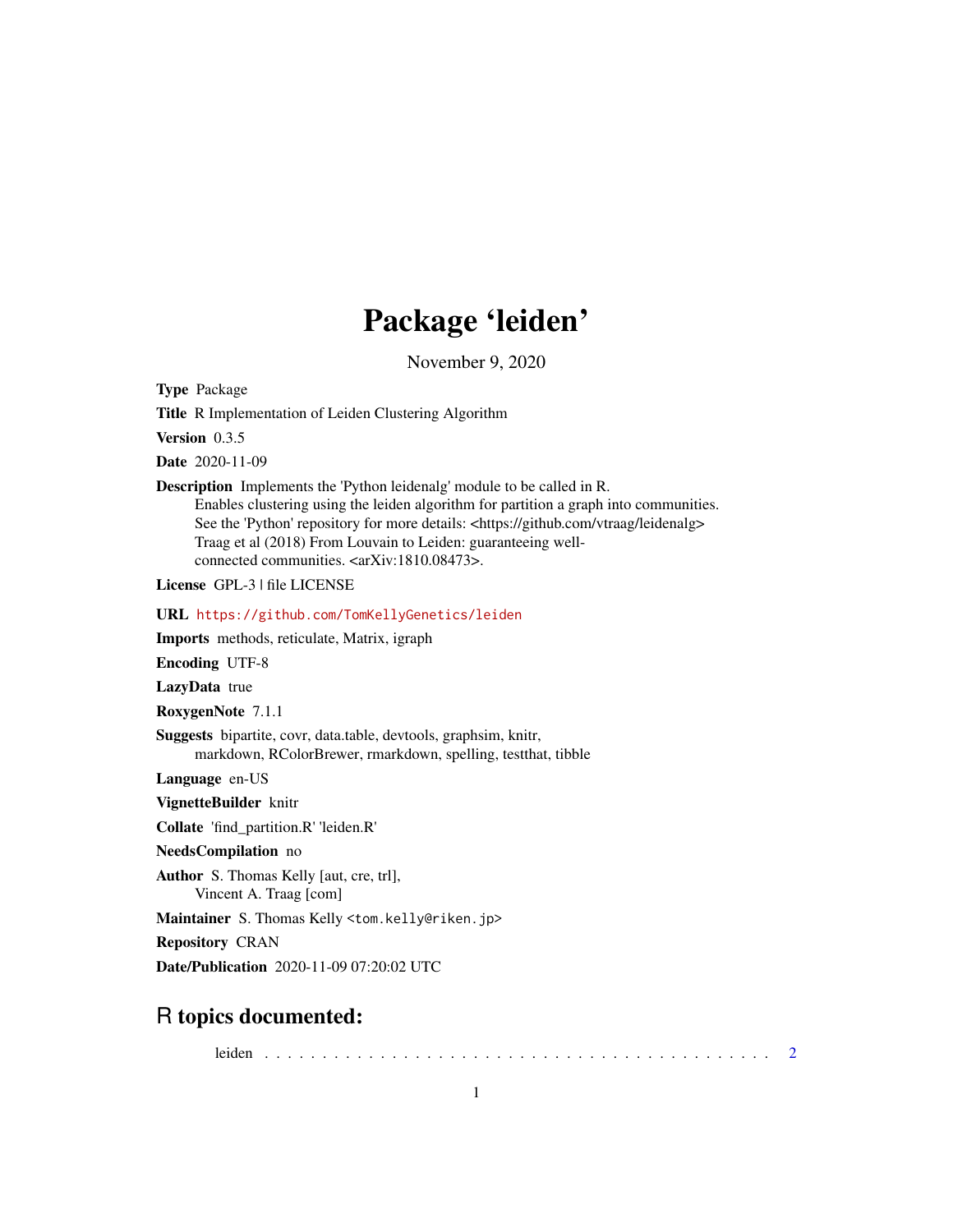<span id="page-1-0"></span>2 leiden auch der Stadt eine Einstellung der Stadt eine Stadt eine Stadt eine Stadt eine Stadt eine Stadt eine

### **Index** [5](#page-4-0). The second state of the second state of the second state of the second state of the second state of the second state of the second state of the second state of the second state of the second state of the second

### Description

Implements the Leiden clustering algorithm in R using reticulate to run the Python version. Requires the python "leidenalg" and "igraph" modules to be installed. Returns a vector of partition indices. Windows users can still this with devtools::install\_github("rstudio/reticulate", ref = "86ebb56"); reticulate::use\_condaenv("r-reticulate"); reticulate::conda\_install("r-reticulate", "leidenalg", channel = "vtraag")

### Usage

```
leiden(
  object,
 partition_type = c("RBConfigurationVertexPartition", "ModularityVertexPartition",
    "RBERVertexPartition", "CPMVertexPartition", "MutableVertexPartition",
    "SignificanceVertexPartition", "SurpriseVertexPartition",
    "ModularityVertexPartition.Bipartite", "CPMVertexPartition.Bipartite"),
  initial_membership = NULL,
  weights = NULL,
  node_sizes = NULL,
  resolution_parameter = 1,
  seed = NULL,
  n_iterations = 2L,
  degree_as_node_size = FALSE,
  laplacian = FALSE
)
```
### Arguments

| object                                  | An adjacency matrix compatible with igraph object or an input graph as an<br>igraph object (e.g., shared nearest neighbours).                                                                                                                                                                                                                                                                                   |
|-----------------------------------------|-----------------------------------------------------------------------------------------------------------------------------------------------------------------------------------------------------------------------------------------------------------------------------------------------------------------------------------------------------------------------------------------------------------------|
|                                         | partition_type Type of partition to use. Defaults to RBConfigurationVertexPartition. Op-<br>tions include: ModularityVertexPartition, RBERVertexPartition, CPMVertex-<br>Partition, MutableVertexPartition, SignificanceVertexPartition, SurpriseVertex-<br>Partition, Modularity Vertex Partition. Bipartite, CPM Vertex Partition. Bipartite (see<br>the Leiden python module documentation for more details) |
| initial_membership, weights, node_sizes |                                                                                                                                                                                                                                                                                                                                                                                                                 |
|                                         | Parameters to pass to the Python leidenalg function (defaults initial_membership=None,<br>weights=None). Weights are derived from weighted igraph objects and non-zero<br>integer values of adjacency matrices.                                                                                                                                                                                                 |
| resolution_parameter                    |                                                                                                                                                                                                                                                                                                                                                                                                                 |
|                                         | A parameter controlling the coarseness of the clusters                                                                                                                                                                                                                                                                                                                                                          |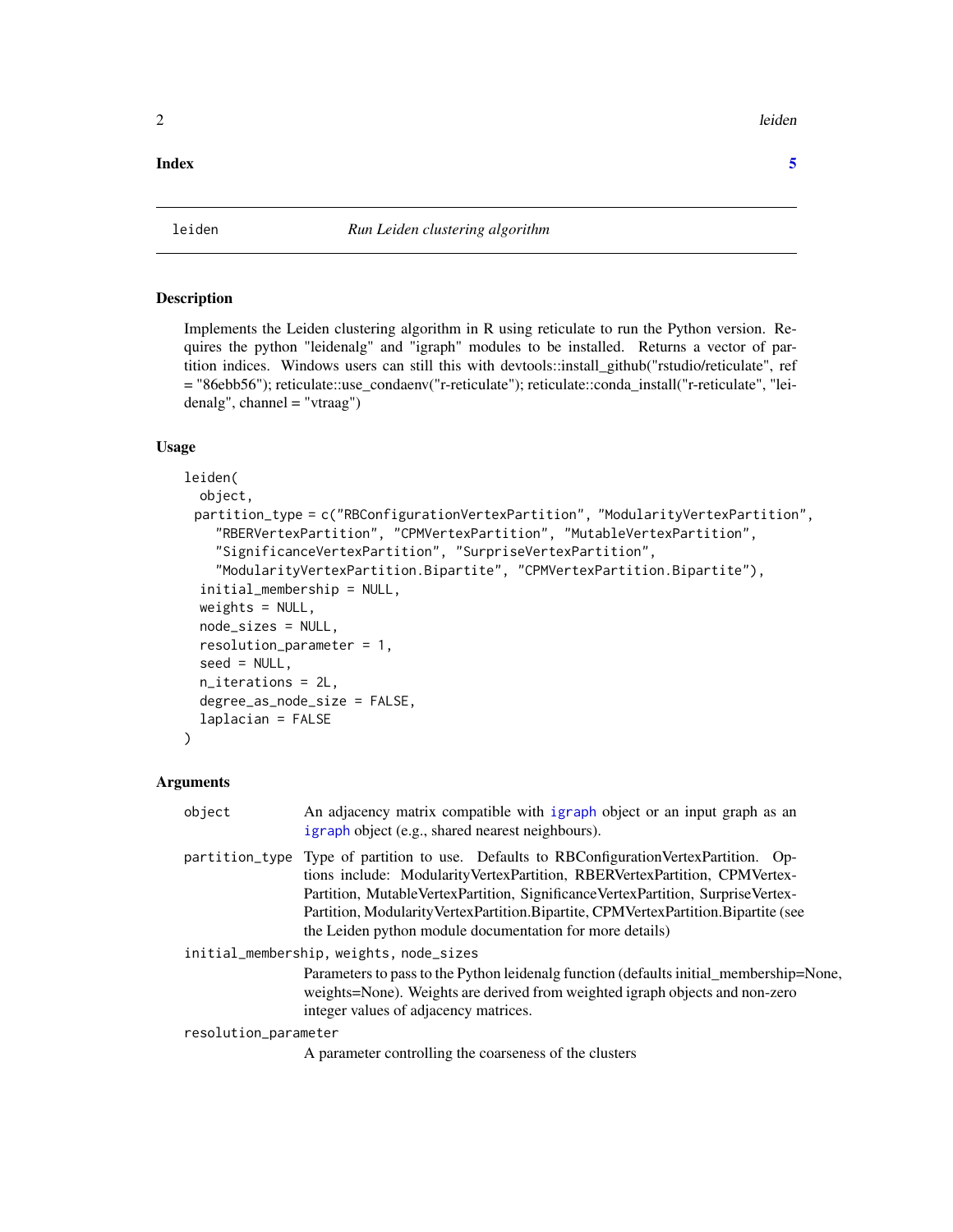### leiden 3

| seed                | Seed for the random number generator. By default uses a random seed if nothing<br>is specified.                                                                                                                      |  |
|---------------------|----------------------------------------------------------------------------------------------------------------------------------------------------------------------------------------------------------------------|--|
| n_iterations        | Number of iterations to run the Leiden algorithm. By default, 2 iterations are<br>run. If the number of iterations is negative, the Leiden algorithm is run until an<br>iteration in which there was no improvement. |  |
| degree_as_node_size |                                                                                                                                                                                                                      |  |
|                     | (defaults to FALSE). If True use degree as node size instead of 1, to mimic<br>modularity for Bipartite graphs.                                                                                                      |  |
| laplacian           | (defaults to FALSE). Derive edge weights from the Laplacian matrix.                                                                                                                                                  |  |

### Value

A partition of clusters as a vector of integers

### Examples

```
#check if python is availble
modules <- reticulate::py_module_available("leidenalg") && reticulate::py_module_available("igraph")
if(modules){
#generate example data
adjacency_matrix <- rbind(cbind(matrix(round(rbinom(4000, 1, 0.8)), 20, 20),
                                matrix(round(rbinom(4000, 1, 0.3)), 20, 20),
                                matrix(round(rbinom(400, 1, 0.1)), 20, 20)),
                          cbind(matrix(round(rbinom(400, 1, 0.3)), 20, 20),
                                matrix(round(rbinom(400, 1, 0.8)), 20, 20),
                                matrix(round(rbinom(4000, 1, 0.2)), 20, 20)),
                          cbind(matrix(round(rbinom(400, 1, 0.3)), 20, 20),
                                matrix(round(rbinom(4000, 1, 0.1)), 20, 20),
                                matrix(round(rbinom(4000, 1, 0.9)), 20, 20)))
rownames(adjacency_matrix) <- 1:60
colnames(adjacency_matrix) <- 1:60
#generate partitions
partition <- leiden(adjacency_matrix)
table(partition)
#generate partitions at a lower resolution
partition <- leiden(adjacency_matrix, resolution_parameter = 0.5)
table(partition)
#generate example weights
weights <- sample(1:10, sum(adjacency_matrix!=0), replace=TRUE)
partition <- leiden(adjacency_matrix, weights = weights)
table(partition)
#generate example weighted matrix
adjacency_matrix[adjacency_matrix == 1] <- weights
partition <- leiden(adjacency_matrix)
table(partition)
```
# generate (unweighted) igraph object in R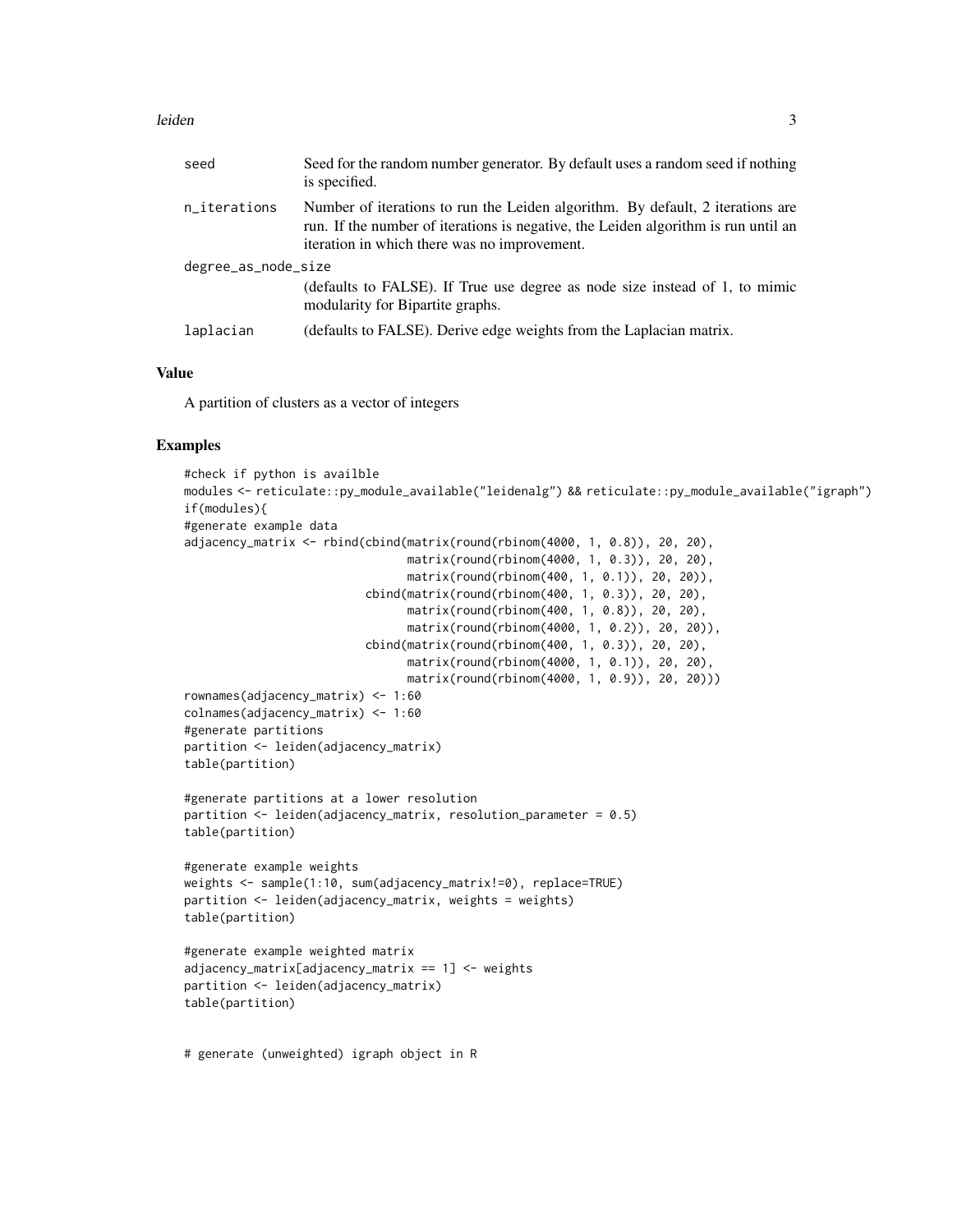```
library("igraph")
adjacency_matrix[adjacency_matrix > 1] <- 1
snn_graph <- graph_from_adjacency_matrix(adjacency_matrix)
partition <- leiden(snn_graph)
table(partition)
# generate (weighted) igraph object in R
library("igraph")
adjacency_matrix[adjacency_matrix >= 1] <- weights
snn_graph <- graph_from_adjacency_matrix(adjacency_matrix, weighted = TRUE)
partition <- leiden(snn_graph)
table(partition)
# pass weights to python leidenalg
adjacency_matrix[adjacency_matrix >= 1 ] <- 1
snn_graph <- graph_from_adjacency_matrix(adjacency_matrix, weighted = NULL)
weights <- sample(1:10, sum(adjacency_matrix!=0), replace=TRUE)
partition <- leiden(snn_graph, weights = weights)
table(partition)
# run only if python is available (for testing)
```

```
}
```